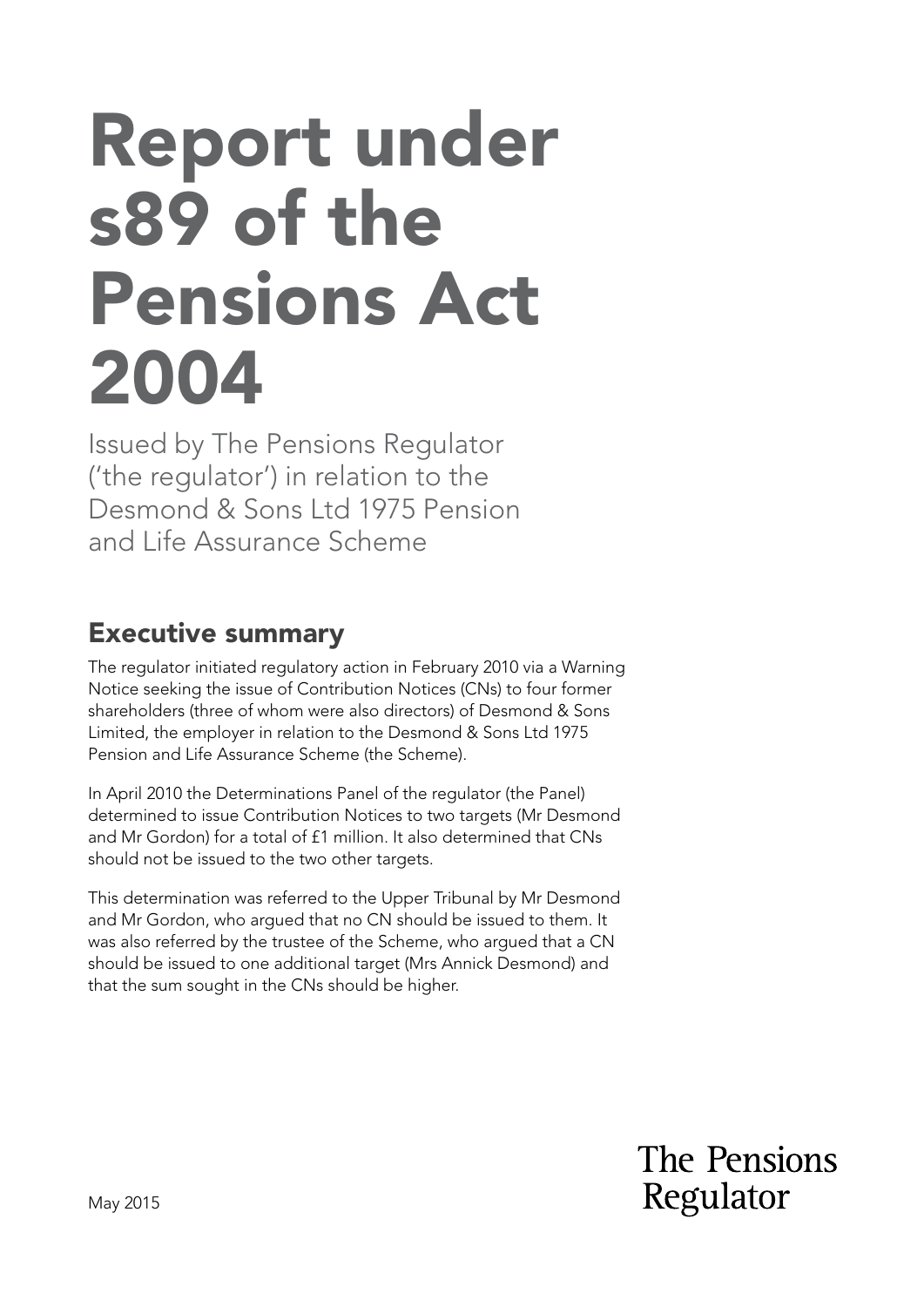The regulator and the trustee then successfully defended a number of legal challenges arising from the proceedings.

The hearing of Mr Desmond, Mr Gordon and the trustees ('the references') was due to take place in May 2015. Mr Gordon was separately represented for the hearing. In advance of that hearing an agreement was reached between the trustee and Mr and Mrs Desmond and Mr Gordon. Under the terms of that agreement, a payment will be made by Mr Desmond to the Scheme. This will assist the Financial Assistance Scheme (FAS) in providing member benefits.

The references have been settled on terms of no admissions of liability. As a result of the settlement, the allegations made by all parties in the proceedings, including those that parties have acted otherwise than in good faith, are not maintained. The remaining terms of the agreement are confidential to the parties.

The regulator will accordingly not be issuing CNs to Mr or Mrs Desmond or Mr Gordon.

## Background

The employer, Desmond & Sons Limited, entered Members' Voluntary Liquidation (MVL) on 3 June 2004.

Under the legislation at the time, the debt due from an employer to a pension scheme on entering liquidation (including MVL) was calculated using the Minimum Funding Requirement (MFR) basis instead of a buyout basis.

In May 2010, CNs were determined to be issued by the Determinations Panel to two out of the four targets. The sums specifed in those CNs was to be £900,000 in respect of Mr Desmond and £100,000 in respect of Mr Gordon. The regulator's announcement of that decision, and a copy of the Panel's reasons for it, is at www.tpr.gov.uk/desmond.

The Panel's determination was referred to the Upper Tribunal by the trustee, Mr Desmond and Mr Gordon. The trustee argued that the amount of the CN should be higher and that a CN should also be issued against one other target – Mrs Desmond. Mr and Mrs Desmond and Mr Gordon argued that it was unreasonable to issue a CN against them.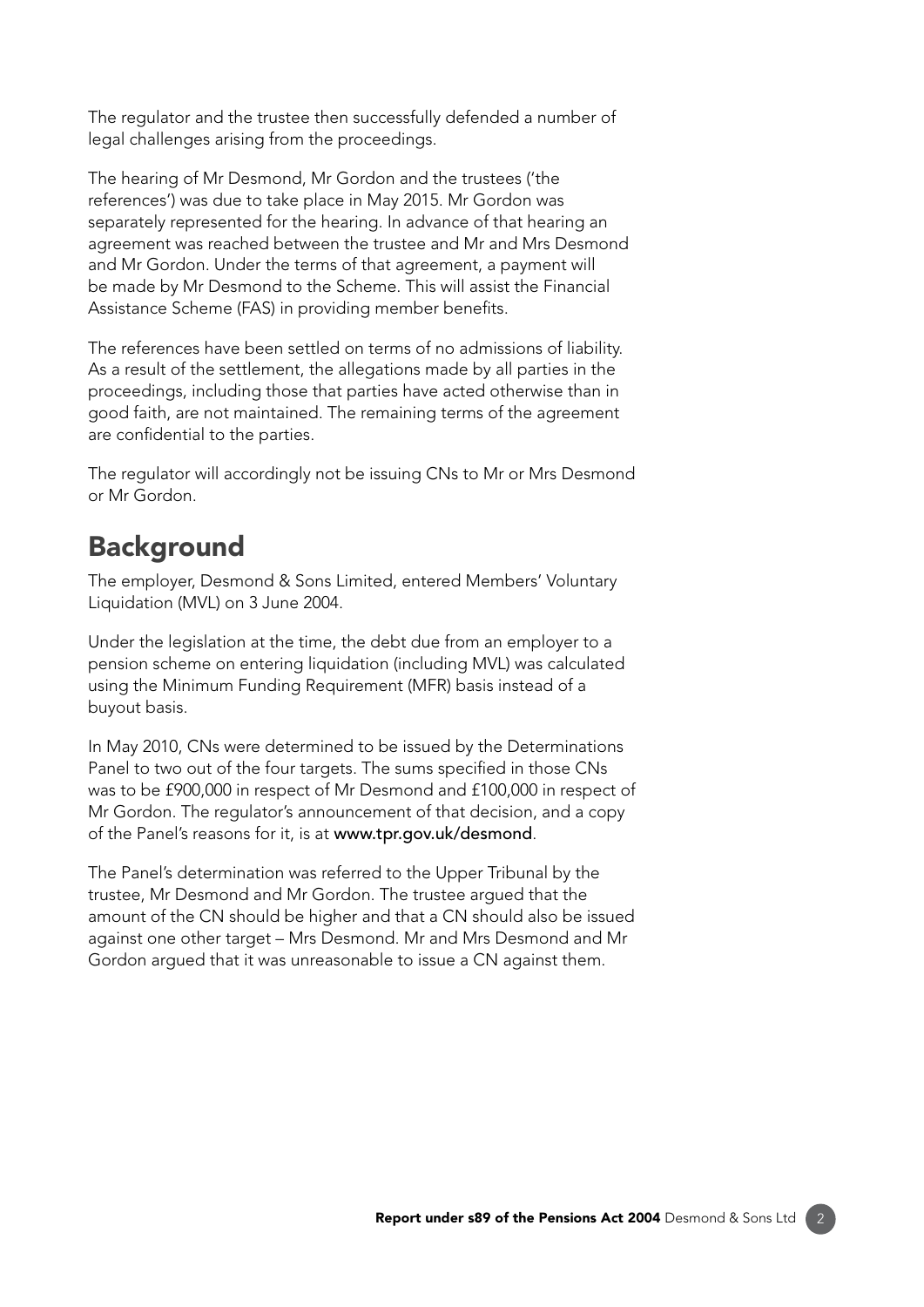# Legal proceedings

Following the references to the Upper Tribunal, the following legal challenges were made by the targets, which resulted in the Upper Tribunal proceedings being stayed.

The targets sought a strike out of the regulator's case on the basis that:

- 1. As the Panel did not find against Mrs Desmond, any claim against her was now out of time.
- 2. The regulator made allegations in its 'Statement of Case' which were not part of the determination and should not be pursued.
- 3. The act/series of acts relied on commenced prior to the six year time limit for the issue of a CN.

This was heard before the Upper Tribunal in February 2011, which in a judgment\* upheld point (1) above but dismissed points (2) and (3). The regulator and trustee appealed point (1) to the Court of Appeal of Northern Ireland and were successful. The targets sought permission to appeal points (2) and (3) but this was refused.

## Upper Tribunal process

The stay of the Upper Tribunal proceedings was lifted on 8 November 2013 following the Court of Appeal of Northern Ireland's decision. The regulator fled an amended Statement of Case in early February 2015. The trustee and the targets' responses to the Statement of Case were fled later that month. The hearing of the references was due to take place in May 2015. Mr Gordon was separately represented for the hearing.

> \* Found at www.tribunals. gov.uk/fnanceandtax/ [Documents/decisions/](https://assets.publishing.service.gov.uk/media/575be00940f0b66bda000016/Desmonds_Gordon_v_The_Pensions_Regulator.pdf) DesmondsGordon\_v\_ PR.pdf